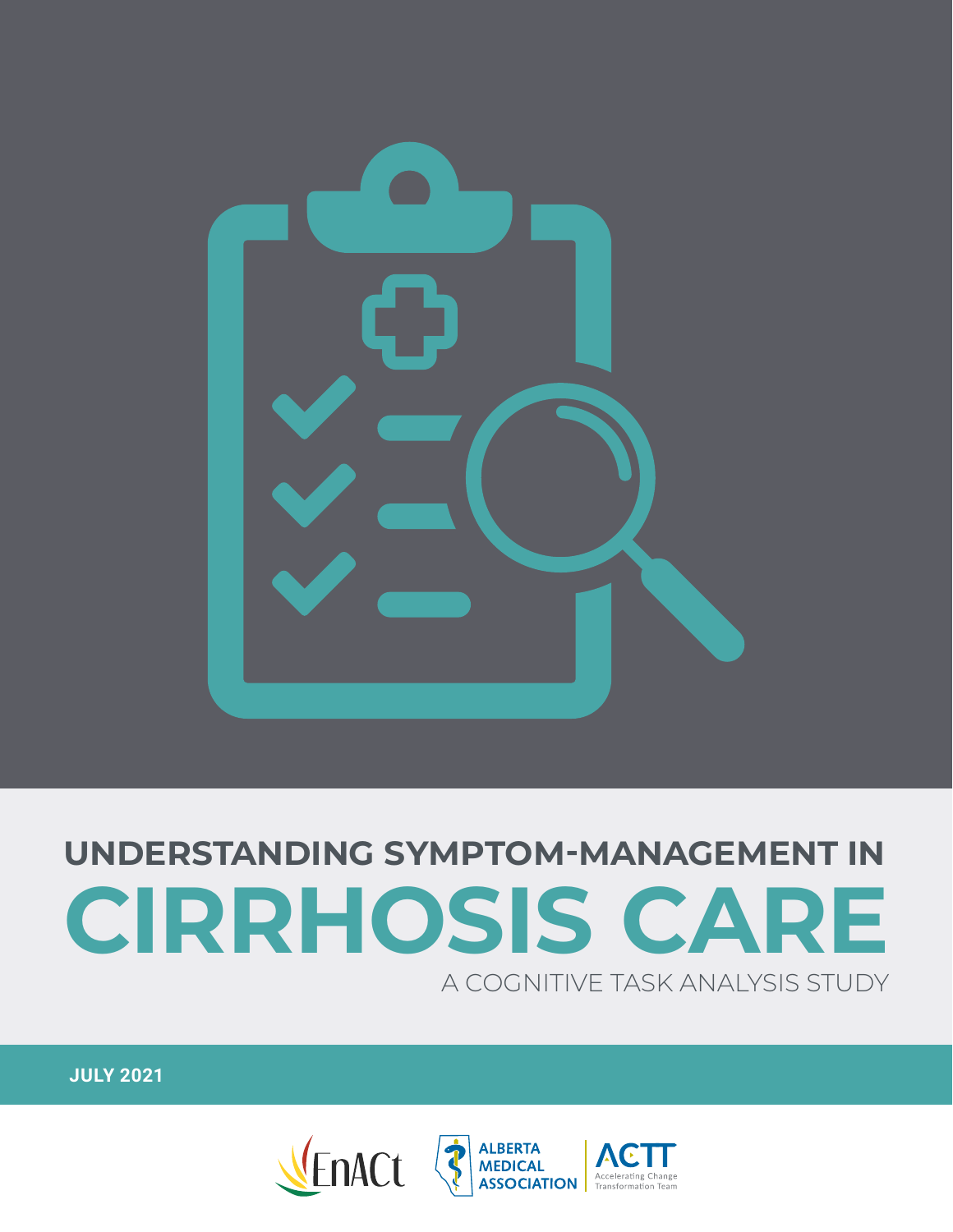

…

### **ACKNOWLEDGMENT**

Enhancing Alberta Primary Care Research Networks (EnACt) is an infrastructure to support and enhance Alberta's existing practice-based research networks as well as academic and community practitioners conducting primary care research. They are funded by the Alberta Innovates Translational Health Chair Award. This work was completed in collaboration with the Alberta Medical Association – Accelerating Change Transformation Team (AMA ACTT) and for the Cirrhosis Care Alberta (CCAB): an evidence-based cirrhosis admission/discharge bundle project under the leadership of Dr. Puneeta Tandon.

EnACt and AMA - ACTT would like to acknowledge the research field team and to thank all the participants for engaging in this important research.

Research field team members: June Austin, Mia Cavanaugh, Sandee Foss, Kylie Kidd Wagner, Bonnie Lakusta, John Lester, Barbra McCaffrey, Sue Peters and Lynn Toon



#### **CONTACTING THE TEAM**

For more information about this research, please contact:

Tanya Barber, EnACt Research Coordinator [tkbarber@ualberta.ca](mailto:tkbarber@ualberta.ca) or,

Lynn Toon, AMA - ACTT Research Lead [Lynn.toon@albertadoctors.org](mailto:Lynn.toon@albertadoctors.org)

#### **REPORT PREPARED BY:**

…

…

…

Tanya Barber, MA (EnACt) Lynn Toon, RN MSc (on behalf of ACTT) John Lester, BA (on behalf of ACTT) Lee Green, MD MPH (EnACt)



#### **HOW TO CITE THIS WORK**

Barber T, Toon L, Lester J, Green LA. Understanding Symptom-Management in Cirrhosis Care: A Cognitive Task Analysis Study. Edmonton, AB: University of Alberta; July 2021 (Unpublished Report).

Available from: [www.primarycareresearch.ca](http://www.primarycareresearch.ca) and [https://](https://actt.albertadoctors.org/PMH/capacity-for-improvement/Primary-Care-Research/Pages/default.aspx) [actt.albertadoctors.org/PMH/capacity-for-improvement/](https://actt.albertadoctors.org/PMH/capacity-for-improvement/Primary-Care-Research/Pages/default.aspx) [Primary-Care-Research/Pages/default.aspx](https://actt.albertadoctors.org/PMH/capacity-for-improvement/Primary-Care-Research/Pages/default.aspx)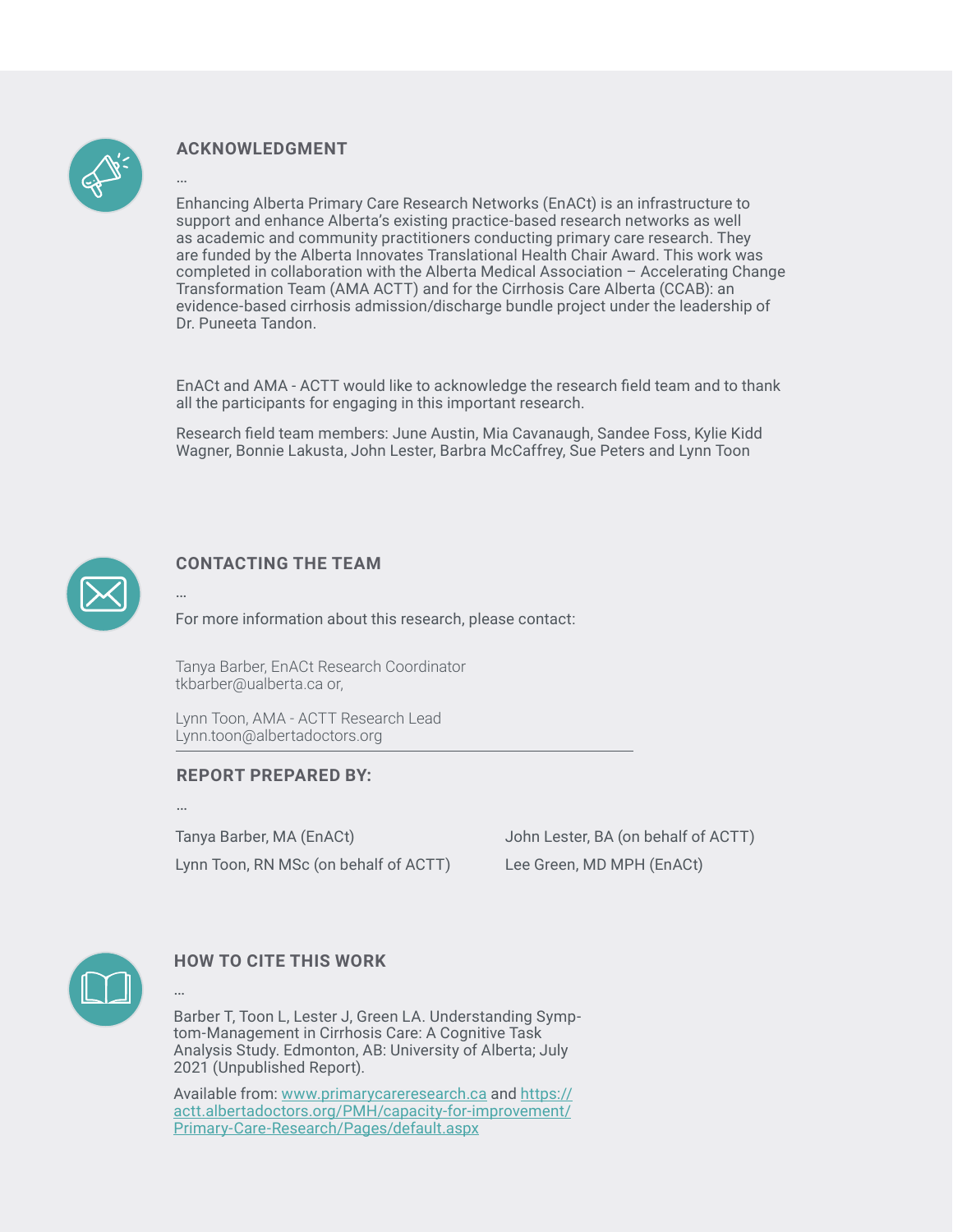## **TABLE OF CONTENTS**

| <b>SUMMARY</b>                          | $\overline{\mathbf{4}}$ |
|-----------------------------------------|-------------------------|
| <b>BACKGROUND &amp; PURPOSE</b>         | 5                       |
| <b>PROJECT DESIGN &amp; METHOD</b>      | 5                       |
| <b>FINDINGS</b>                         | 6                       |
| <b>THEMES</b>                           | 10                      |
| <b>DISCUSSION</b>                       | 14                      |
| <b>CONCLUSION &amp; RECOMMENDATIONS</b> | 15                      |
| <b>TABLES</b>                           | 16                      |
| <b>REFERENCES</b>                       | 17                      |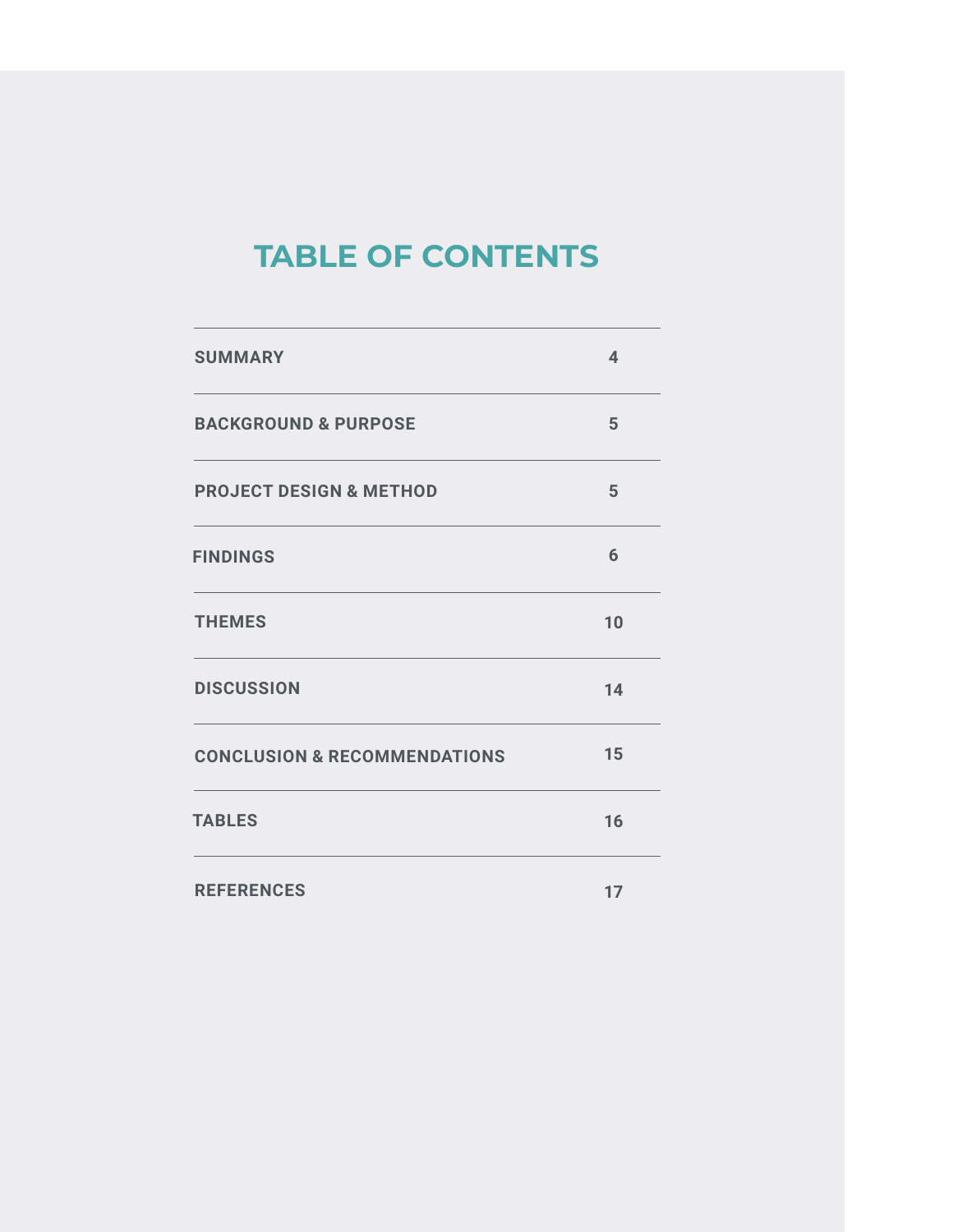## **SUMMARY**

#### **UNDERSTANDING SYMPTOM-MANAGEMENT IN CIRRHOSIS CARE: A COGNITIVE TASK ANALYSIS STUDY**

### **OBJECTIVE**

To understand how family physicians conceptualized their roles in terms of symptom management across the trajectory of caring for someone living with cirrhosis, and potentially shed light on if and how they incorporate palliative care into their practice.

### **METHOD**

We conducted a formal elicitation of mental models using Cognitive Task Analysis (CTA). Setting: Primary care in Alberta. Selection: Family physicians (n=6) who saw small numbers (typical for unspecialized practice) of cirrhosis patients.

### **KEY FINDINGS**

Family physicians identified a lack of guidance, formal structure, and clarity of roles on what should be done, when, and by whom around cirrhosis care. As a result, they have developed mental models that are reactive and take a case-by-case approach, focusing on the symptoms that are most important and matter to the patient at the time, while including a patient-centred understanding. In addition, as we found in our previous research, family physicians rebuild their knowledge and mental models of cirrhosis with each new patient. This approach requires a high dependency on knowledge on demand (information they can access when and as needed) and relationships with specialists.

Family Physicians felt that, as general practitioners, they should not be expected to be experts in cirrhosis care or keep expertise in one specific illness at the forefront of their mind and practice.

### **SO WHAT?**

Improving symptom management in cirrhosis care will require:

- Access to the right information when it is needed, whether from specialty care, or tools such as Specialist Link or the Cirrhosis Care Website [\(www.](http://www.cirrhosiscare.ca) [cirrhosiscare.ca](http://www.cirrhosiscare.ca))
- Clearly defined roles and responsibilities of health providers involved in patient's care
- Programs and approaches such as those that are applied to other chronic illnesses such as diabetes, heart failure. This would assist family physicians to manage cirrhosis within the primary care context.
- Tools and supports that integrate palliative care and that support and direct family physicians to have honest conversations with patients, family, and caregivers at the time of diagnosis, and throughout the trajectory of the illness.

### **RECOMMENDATIONS:**

- 1. Work with and consider existing mental models; have formal supports for key elements like:
- a. Rebuilding mental models (see previous Scaling Up Cirrhosis report: [https://](https://actt.albertadoctors.org/file/Scaling_Up_Cirrhosis_Care_Full_Report_Oct_2020.pdf) [actt.albertadoctors.org/file/Scaling\\_Up\\_Cirrhosis\\_](https://actt.albertadoctors.org/file/Scaling_Up_Cirrhosis_Care_Full_Report_Oct_2020.pdf) [Care\\_Full\\_Report\\_Oct\\_2020.pdf\)](https://actt.albertadoctors.org/file/Scaling_Up_Cirrhosis_Care_Full_Report_Oct_2020.pdf)
- b. Planning for the unexpected (see previous Scaling Up Cirrhosis report: [https://](https://actt.albertadoctors.org/file/Scaling_Up_Cirrhosis_Care_Full_Report_Oct_2020.pdf) [actt.albertadoctors.org/file/Scaling\\_Up\\_Cirrhosis\\_](https://actt.albertadoctors.org/file/Scaling_Up_Cirrhosis_Care_Full_Report_Oct_2020.pdf) [Care\\_Full\\_Report\\_Oct\\_2020.pdf\)](https://actt.albertadoctors.org/file/Scaling_Up_Cirrhosis_Care_Full_Report_Oct_2020.pdf)
- c. Consider patient context
- 2. Recognise the need for knowledge on demand and develop, maintain and utilise tools that work with this approach:
	- a. Specialist Link
	- b. Cirrhosis Care Website [\(www.cirrhosiscare.ca\)](http://www.cirrhosiscare.ca)
- 3. Define clear roles and responsibilities for all providers involved in patient's care: who is responsible for what care and when
- 4. Create a formal structure of programs and tools for cirrhosis care, similar to those that are applied to other chronic illnesses, that would assist family physicians to manage cirrhosis within the primary care context. These programs and tools would:
	- a. Span trajectory of care
	- b. Clearly define roles and responsibilities
	- c. Provide access to necessary information at the right time, including when and how to have honest conversations with patients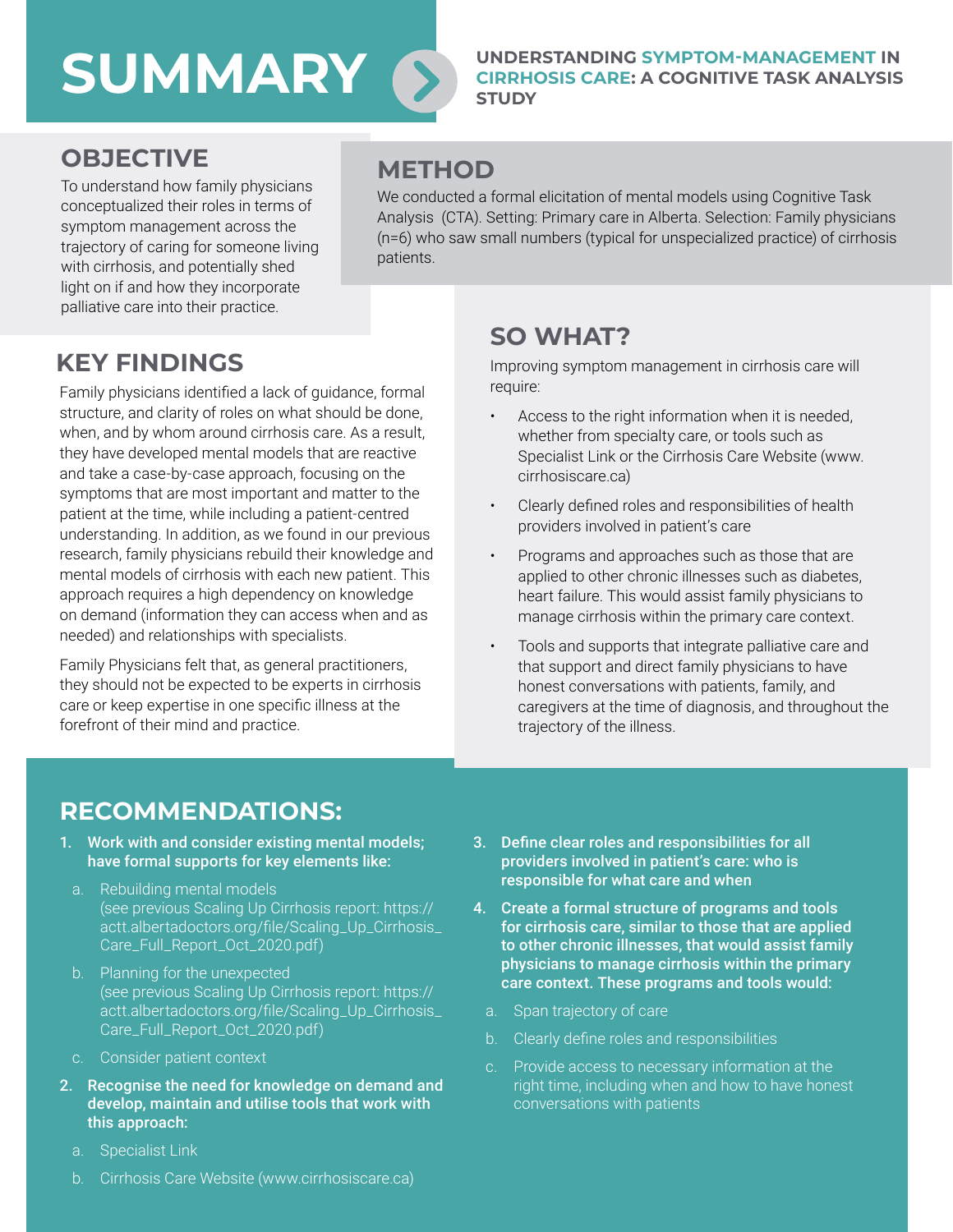## **BACKGROUND & PURPOSE**

Liver cirrhosis is a leading cause of morbidity and premature mortality, $1/2$  and gaps in care transitions contribute to high rates of hospitalization, readmissions, and costs of care.<sup>3, 4</sup> In partnership with the Cirrhosis Care Alberta Program (CCAB), we conducted a cognitive task analysis sub-study to gain an understanding of how primary and specialty care physicians, and nurse practitioners think about and make decisions when faced with providing care for someone living with cirrhosis.<sup>5,6</sup> We discovered that role clarity was an identified problem for family physicians when it came to deciding who should be providing what care, and when, for people living with cirrhosis and we thought it prudent to explore further. 5,6

This second sub-study focused on gaining an understanding of how family physicians approached and conceptualized their roles in terms of symptom management across the trajectory of caring for someone living with cirrhosis, and whether this would shed light on if and how they incorporate palliative care into their practice.

## **PROJECT DESIGN & METHODS**

We conducted a Research Ethics Board approved formal elicitation of mental models using a Cognitive Task Analysis (CTA) technique called the Knowledge Audit.<sup>7</sup> The Knowledge Audit draws on the recall and description of specific examples. In this case, it allowed us to identify family physicians' tacit knowledge of cirrhosis symptom management including their care approaches and decision making.

The interviews were conducted by an interviewer and a note taker. They were roughly one hour in length, held via Zoom, audio and video recorded, and followed a set of interview probes rather than a formal interview guide.

### **PARTICIPANTS**

To recruit health care providers, we used purposive sampling <sup>8</sup> to select family physicians (n=6) who saw small numbers (typical for unspecialized practice) of cirrhosis patients. All participants were recruited via the "Primary Care News" notices. We faced recruitment challenges, especially in rural areas, thus our sample provides mainly an urban, Southern Alberta perspective (see Table 1: Participant Demographics).



#### **COGNITIVE TASK ANALYSIS**

Cognitive Task Analysis is a set of tools used to elicit and represent how people think when working in cognitively complex environments. It has been used to understand and improve team functioning in high stakes settings (e.g. aviation, firefighting, ICUs).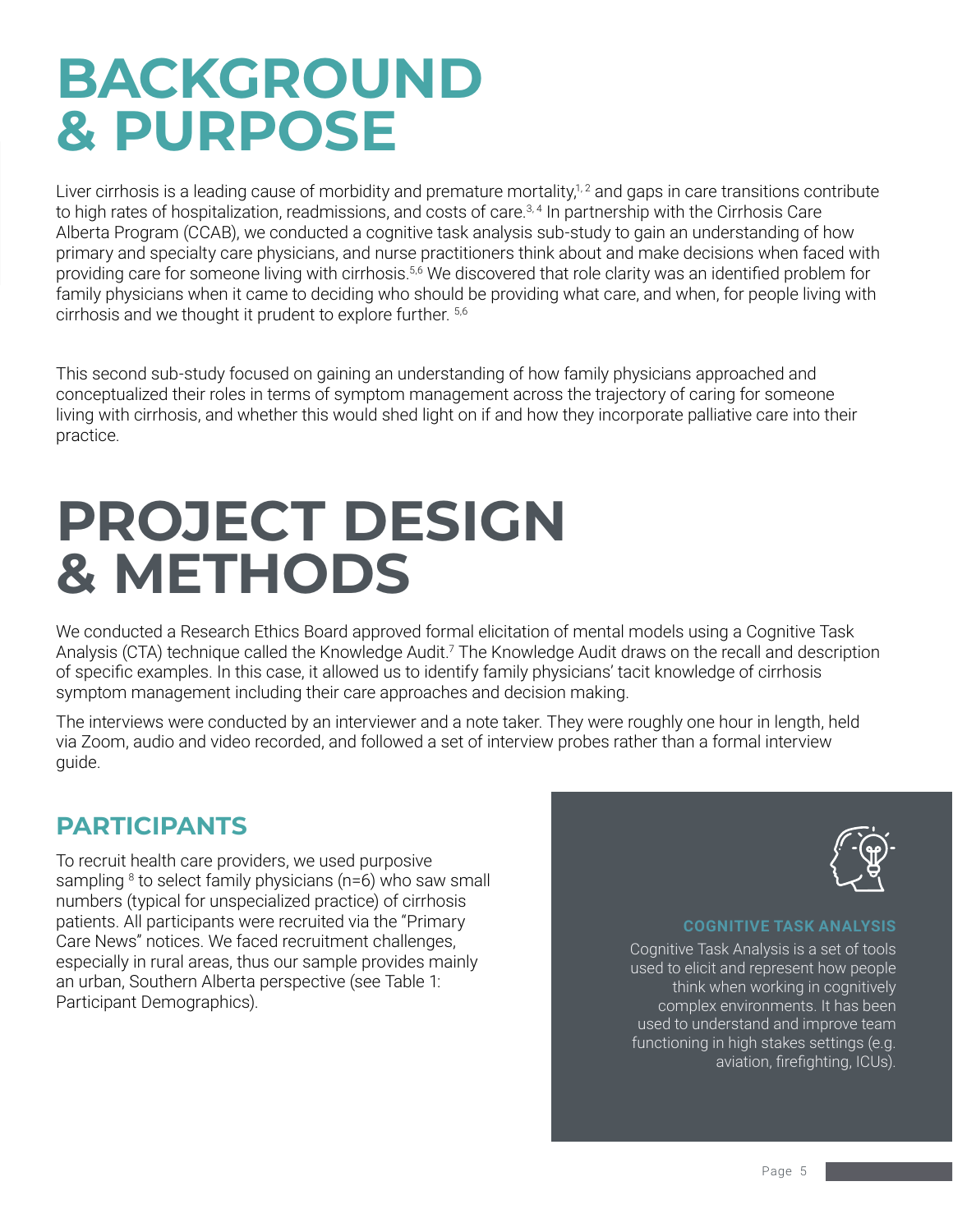## **FINDINGS**

### **MENTAL MODELS**

For the most part family physicians' mental models appeared to incorporate a reactive, case by case approach. The lack of a) a structured process or set of guidelines for managing cirrhosis symptoms, b) clearly defined roles, and c) relationships with specialists, in addition to the unpredictable nature of the disease, meant that physicians worked case by case, reacting to and dealing with what the patient presents with or views as most important to them at the time of their visit. This finding was similar to our previous study's finding that described family physicians' mental models of cirrhosis care as "reactive, patient-need-focused, rather than proactive system-of-care models".5,6



#### **MENTAL MODEL**

Mental Models describe the lens through which individuals make sense of what's happening around them. More than our beliefs and values and dynamic in nature. Determines what we pay attention to, options and possibilities we consider, how we solve problems, make decisions and act. Our mental models are often so implicitly held that we have limited awareness of them and of the ways in which they constrain our thinking.



#### **MACROCOGNITION**

Macrocognitive functions are the crucial processes that individuals and teams carry out each day (e.g. coordination, planning and re-planning, decision making, monitoring and detection, sense making/ learning and managing the unknown).

*...because this isn't a common problem, so we don't have any specific rubric that they [clinic staff] follow to deal with his [patient] symptoms.* 

*I ask the questions like, do they have their screening for varices? Are they on appropriate therapy for that? Do they have ascites, yes or no? Do they have peripheral edema, yes or no? I think I manage symptoms as they come.*

*Where I spend energy and put focus is based on where she [patient] tells me she wants to focus. Naturally, patients are more focused on things that cause them to be symptomatic and her cirrhosis up until her recent admissions was not causing her symptoms that was impairing her quality of life.*

The reactive nature of physicians' mental models was also linked to the complexity of the illness and patients' socio-economic situations, and again the lack of a formal system in which to manage cirrhosis symptoms. This meant that most of the participants found it difficult to incorporate planning or re-planning (see Table 2: Macrocognition Framework) into their mental models and depended on guidance from specialists. Those that did manage to incorporate this macrocognitive function into their mental models did so because it was linked to a second macrocognitive function, managing the unknown, or expecting the unexpected, which was an already existing and central component of their mental models of cirrhosis care.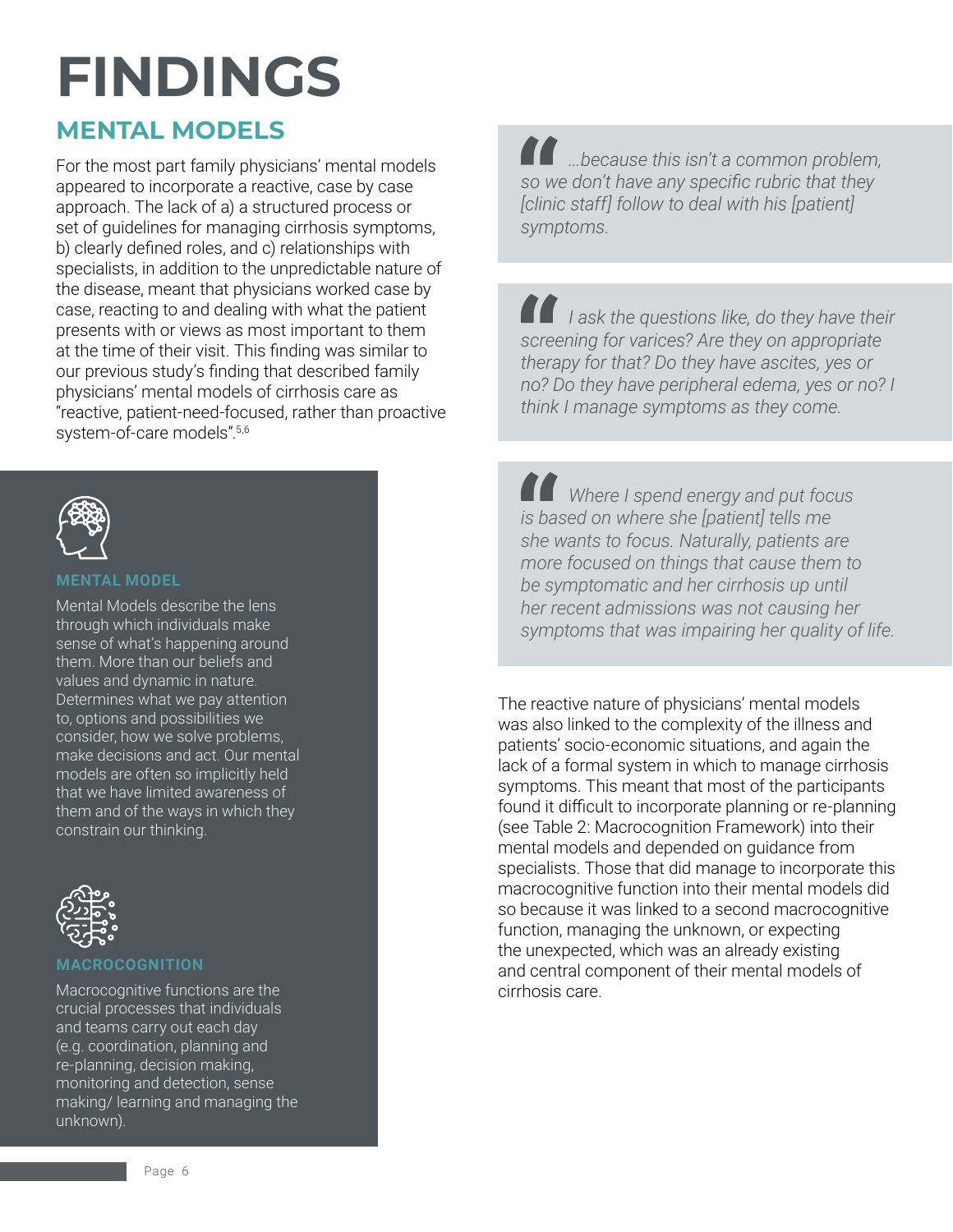Most physicians indicated the need for support and guidance from specialists in order to successfully manage patient symptoms.

*Pretty much it's a consult letter. It's pretty much what's the plan and then I just follow the plan. …Now that you've [specialist] made the diagnosis …, then I can take on the work from there, but if I have problems, I'm hoping that it's just a phone call that I can speak with the nurse or the specialist and say, "By the way, you've seen this patient, this is his problem now. What can I do in the meantime while waiting for an appointment in your clinic?*

*can do.* We took the lead really from the *can do. discharge summary in terms of what, I'll say, quote unquote, kind of medical things were needed…. That was a big piece. And, in addition to that, I would say, my main thing was also helping them with the alcohol use disorder and work to remain abstinent. We got the BHC involved and then had appointments as needed.* 

The majority of family physicians we interviewed included a patient-centred element within their mental model and tried to meet patients where they were (i.e., consider what they were capable of addressing at that time), focus on what mattered to them, and tried to involve their partners and family members as collaboratively as possible. The missing formal structure around cirrhosis care made it difficult to support patients fully, necessitating the approach of case-by-case management but with a patient-centred understanding.

*… I think that every patient is different and we need to meet them where they are at. But I think, generally, I would expect a patient to tell me when something is going on and to try and work with me to make a plan that works for them.*

 *Well, I ask them what they understand, because again, this population tends to be low engagement, low health literacy and of those things what they think they can manage. There is no sense in me telling them what they have to do if there is no way they could do it anyways. It's asking them what they feel they* 

Family physicians also reported that patients more often than not wanted to focus on their symptoms. In addition, given that our questions were heavily focused on how family physicians manage symptoms, not necessarily how they manage the whole patient and their full context, we didn't feel there were enough data to distinguish symptom-focused as a specific characteristic of their mental models.



#### **PATIENT-CENTRED**

We defined patient-centred as "What matters to the patient at the time, and considering the holistic view of the patient. Patients and families are encouraged to determine how they will participate & collaborate in care and decision-making. Core concepts include: Dignity & Respect; Information sharing; Participation; and Collaboration." For more information on patient-centred care, including definitions, go to the IPFCC website: <https://www.ipfcc.org/>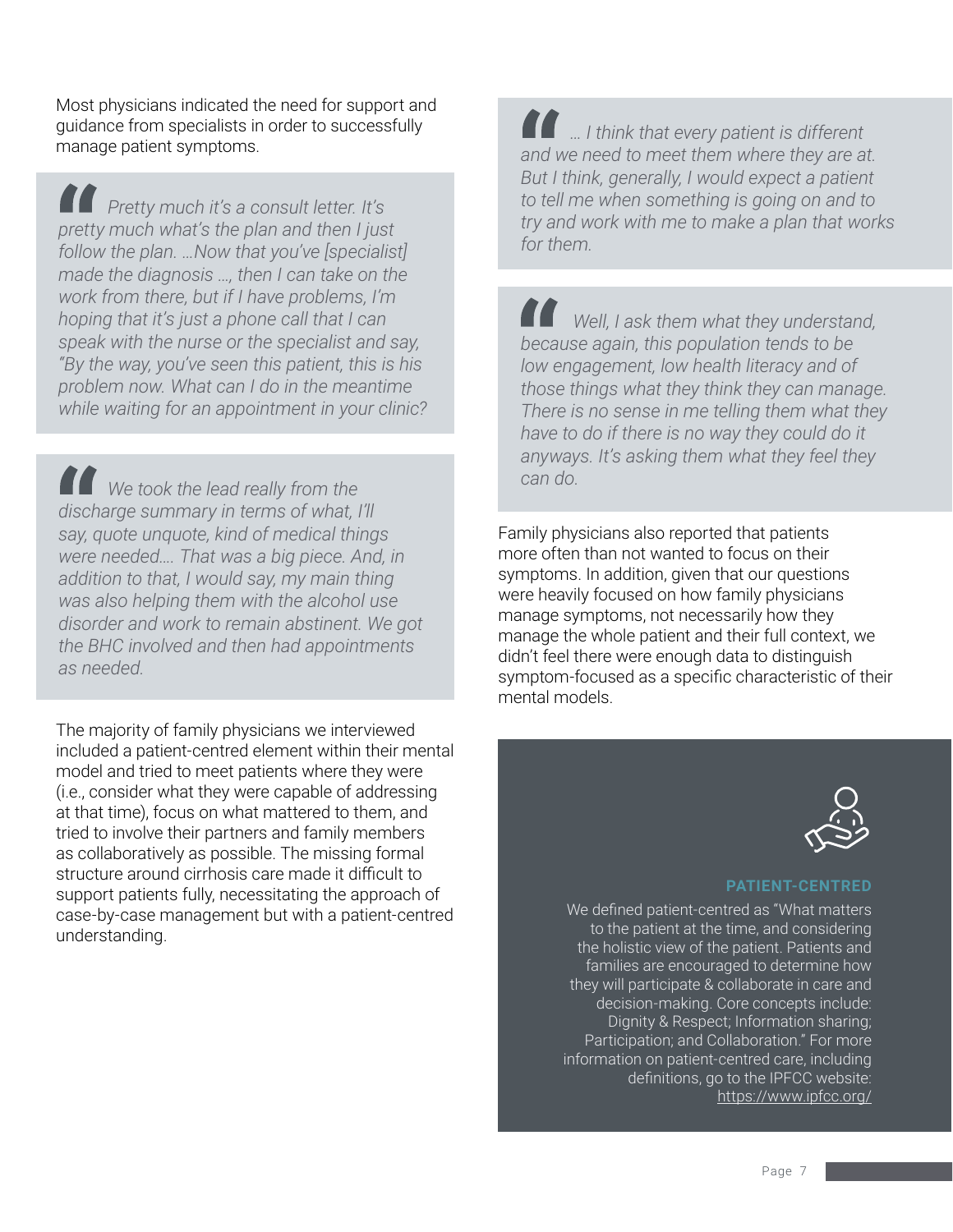That being said, there was a difference between those who voluntarily discussed the full parameters of their patients' health and life context and how this impacted their symptom management and others who stayed focused on symptoms alone. While the latter indicated some awareness of these elements, they didn't seem to incorporate this knowledge into their management of their patient's symptoms.

*He [patient] has a lot of social issues, too. He was living in a stairwell for quite a while. He was very transient. We managed to get him some housing. Then he moved to the south side. ... he does have housing now, but he still doesn't have a means of transportation that's all that reliable. He just doesn't come. Do I actually check for those things in him? No, I haven't and it is probably something that I should look at.*

When participants described their interactions with specialists, they often only described the communication in terms of symptoms simply because that is how they have learned to frame communication in the way a specialist would be concerned with.

*...it [communication with specialist] was very singularly focussed on one thing as opposed to all of the other stuff that goes into why this person now has a diagnosis of cirrhosis. All of the help that they need around it.* 

*This isn't symptomology that I manage a lot of, it is helpful when you get to talk to the specialists and they can explain certain things to you, so actually you get educated, so that hopefully in the future, if I have more of these patients, then I don't have to panic as much or I have a better understanding of what next steps are and things like that.* 

Family physicians clearly stated that they do not see a lot of cirrhosis patients and reported a desire for more timely guidance. There was a clear need for "knowledge on demand" on the part of family physicians. We defined "knowledge on demand" as knowledge that is available at the point of need, anytime, anywhere.<sup>9</sup> The guidance and information they receive is key to the rebuilding of their mental models <sup>5,6</sup> of cirrhosis care as and when needed.

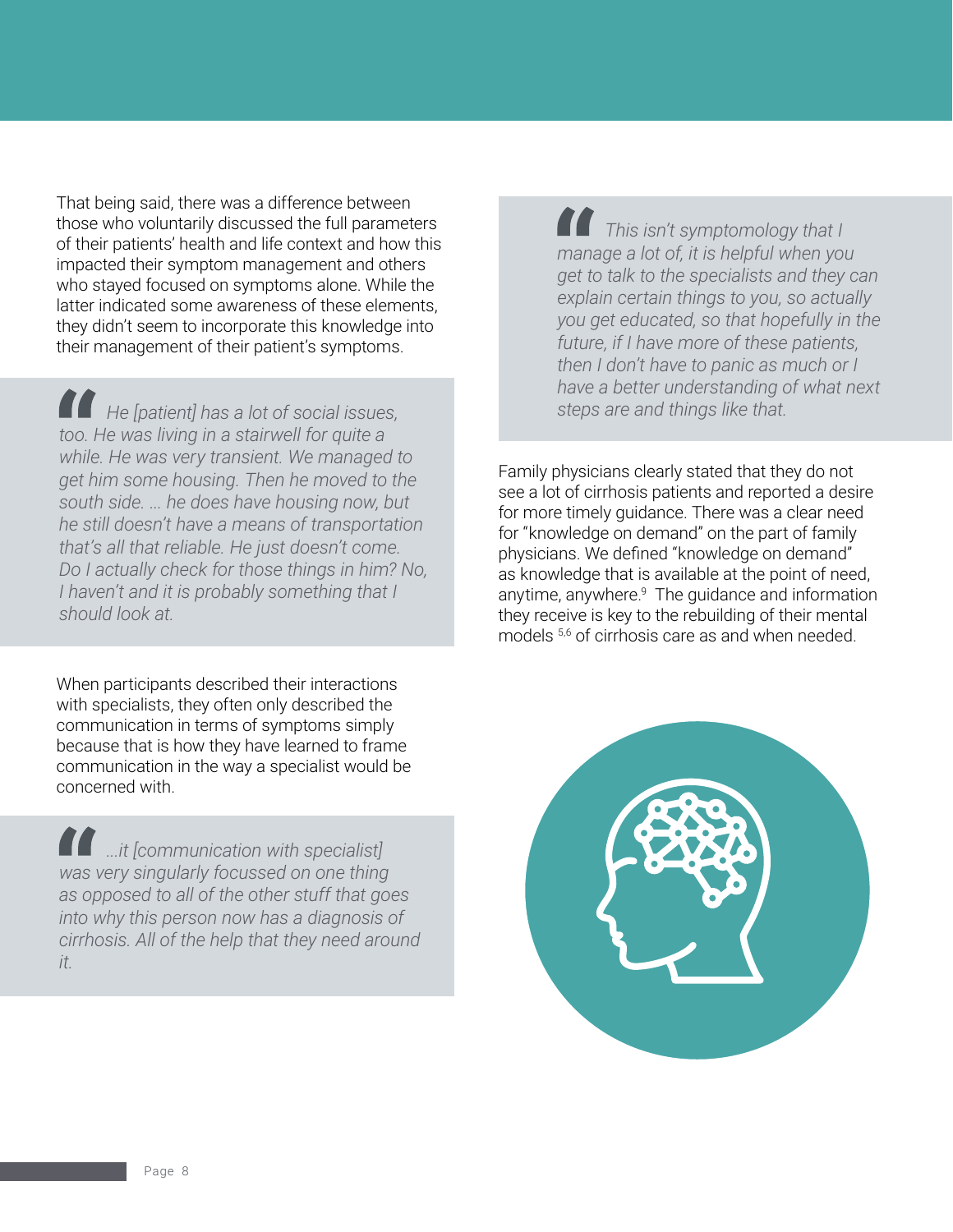Interestingly, some of our participants also acknowledged that as family physicians, they should not be expected to be experts in the area of cirrhosis. Instead, they required support in terms of tools, information, and resources to manage care in collaboration with the specialists, who they also reported feeling would not expect them to be experts in managing this complex condition.

*I'm not a specialist at cirrhosis. I'm not going to really do that as effectively as someone who does specialize in it.*

*I get the sense that they [specialists/ hepatologists] understand that this is not that common for us… From a family medicine perspective, we have to manage quite a wide spectrum of disease, so I don't think it is that reasonable for us to have a super in-depth knowledge about one particular disease.*

Two sources of knowledge on demand or timely information were consistently mentioned. One was Specialist Link in southern Alberta. It consists of a telephone advice line that family physicians can use to contact a specialist for advice, and speak to someone directly or receive a call back within a few hours. It also includes access to on-line resources via a website. The second was a website dedicated to cirrhosis care. When provided with choices of cirrhosis resources they would most likely use (e.g., monthly meeting with specialists or a cirrhosis care website), the participants overwhelmingly chose the website based on its ability to offer "on demand", trusted information.

*I would say that generally Specialist Link is a really helpful service for Family Physicians, because it is a timed call back, so you are not waiting hours and hours after you have paged somebody. … with Specialist Link you know you are going to get a call back if you put it in early enough in the day that you will get that response in an hour.*

*Definitely would use something like that [website] if I had it. I'd probably look at it at least every other time he's [patient] in just to refresh my memory, because it is a patient type you don't see all the time. …if you have got good information and it is easily accessible, then people are going to use it.* 

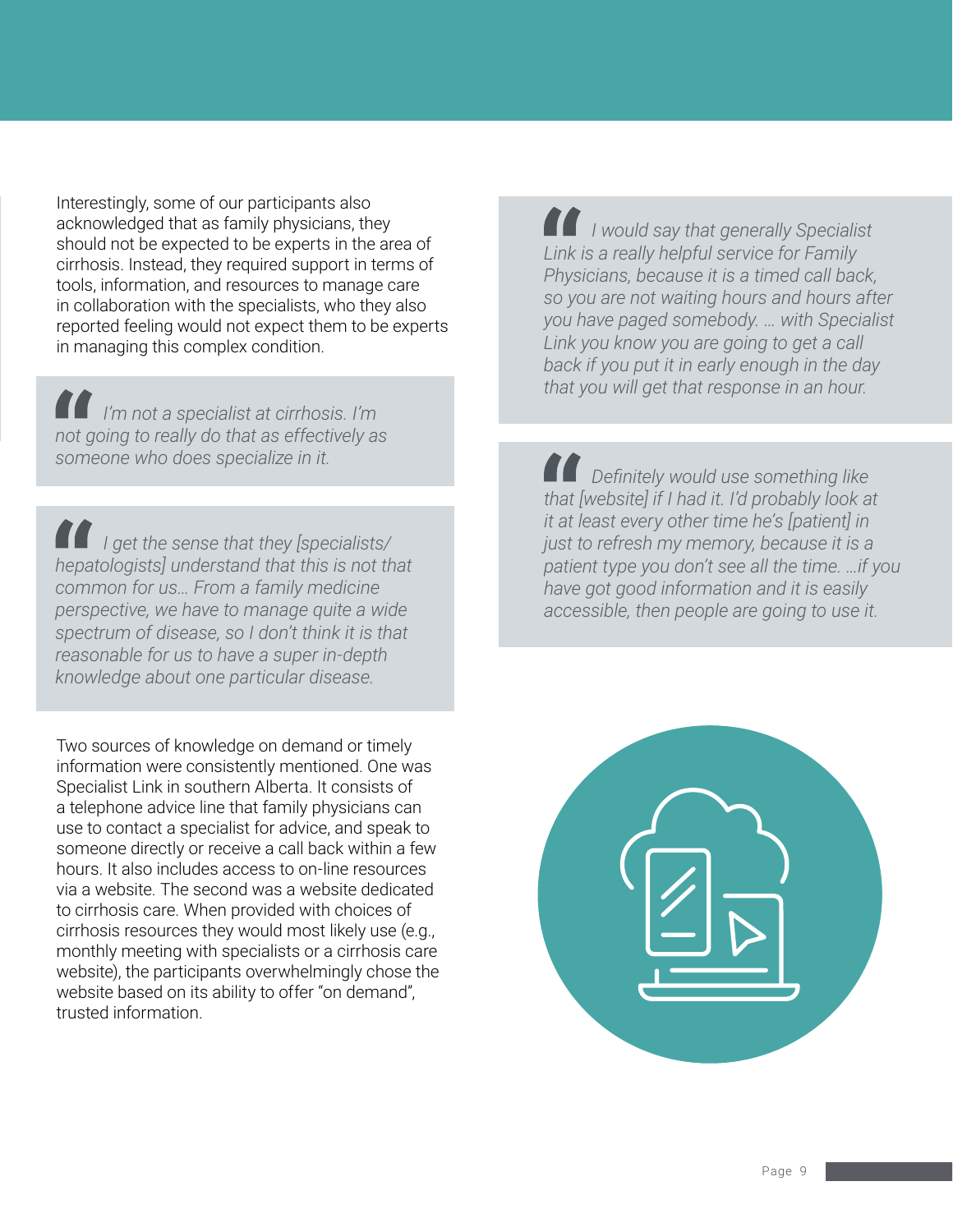## **THEMES**

Our data analysis also revealed key themes that link to the mental models, and provide added insight into how family physicians manage cirrhosis symptoms across the trajectory of the illness. The themes include: Role clarity (lack of), Cirrhosis Care as a Chronic Illness, and Palliative Principles – not an integrated component of Cirrhosis Care.

## **ROLE CONTINUITY (LACK OF)**

It was evident from the interview responses that an uncertainty exists among family physicians as to what care is to be provided by primary or specialty physicians when managing symptoms for those living with cirrhosis. Most family physicians did not indicate clear delineation of roles or having close or collaborative relationships with specialists. They felt unsure of what specialists saw as their role, so tried to manage within that uncertainty.

*No idea to be honest. I don't know. I imagine it varies…. I think they would probably see me managing things other than the cirrhosis... Making sure that this person's screening is up to date or that their other medications are being dealt with.*

Most participants indicated a lack of clear coordination between specialty and primary care as well as between specialty care and patients. This spanned from communication about appointments and lab work, to working as a team, or developing working relationships.

*… In terms of just on my end, wanting to do everything I could to tee everything up and put things in place for this patient when I wasn't sure that we were necessarily always getting great communication from the speciality side of things.*

*I don't know when their appointments with the specialist are and so sometimes, I will randomly get some consult notes from the specialist. That will reaffirm or confirm are we going the right direction or not and are there outstanding items? That's what the relationship is. … I wouldn't say we work as a well-coordinated team.* 

The resulting issues with management and informational continuity are seen across our healthcare system and are the focus of many new initiatives addressing transitions in care.10-14 However, while these initiatives work to address continuity issues, physicians still need to find ways to work with the system in its current state resulting in multiple workarounds.

One workaround reported by physicians is to increasingly rely on patients and their family or caregivers to be the mediators between specialty and primary care.

> *Sometimes I have to say, "You know, this can wait a bit. Why don't you talk to Dr. So and So about this at your next appointment or why don't you try giving them a call…?*

*... One really good source would be his wife. I would tell him and tell his wife, so his wife can nag on him too. So that's my resource, too.*

*Also, [patient] was just coming to terms with this diagnosis and the lifestyle changes that were going to be undertaken. They had a really supportive partner and so we saw the partner as well to discuss some of this.*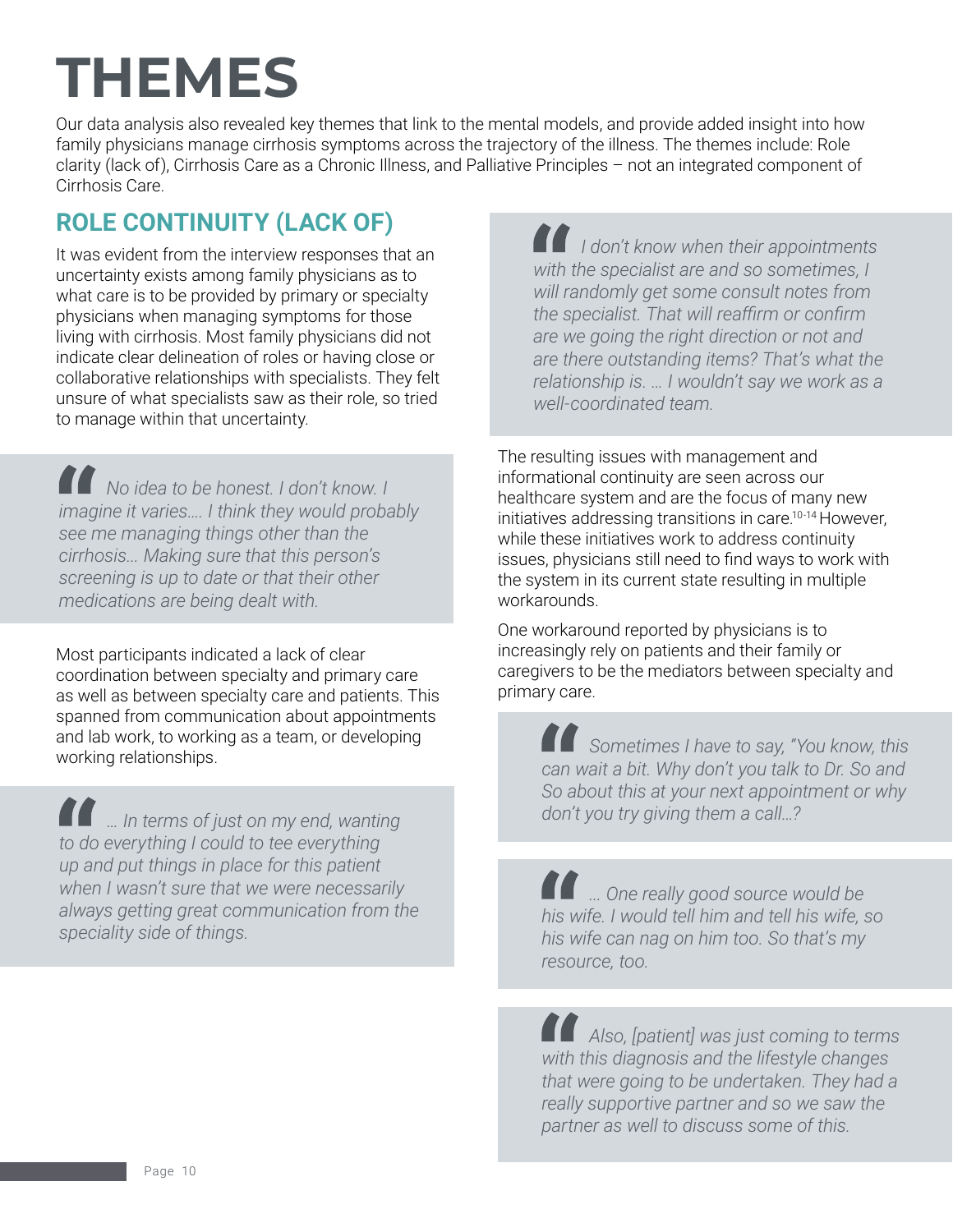As we indicated earlier, family physicians also relied on other resources, such as consult letters, discharge summaries, and Specialist Link (for those in Southern Alberta) to access guidance and direction from specialty care when they lacked close working relationships. These varied in helpfulness to effectively manage their patients' symptoms, as the information was not always received in a timely fashion.

*For that particular patient, I'd probably call Specialist Link. I will get somebody on the phone and then just say, "This is what's happening. What can I do?" There are resources for family doctors, so I guess just tapping into those resources.*

**10 ...So, really clear discharge plans and** *recommendations on symptom management have been helpful for a learning perspective for me in the past, but also just to make sure symptoms are well managed and I can apply that to other people as well.*

Still, participants expressed that a closer relationship or integration between primary and specialty care might lead to more collaborative care, or seamless continuity and coordination.

*I think there is lots of stuff that I don't feel comfortable with necessarily, so I would want to have a closer relationship to a specialist to be able to help advise on things or even for them to be seeing the patient more regularly, so that they could take over some of those symptom management pieces.*

### **CIRRHOSIS AS A CHRONIC ILLNESS**

One of the ongoing challenges with managing cirrhosis symptoms is the complexity of both the illness and the patient context. Our interview data revealed that symptom management is not just about cirrhosis, but more often about the comorbidities and socioeconomic issues that come with it. In fact, family physicians reported that for most of their patients, cirrhosis is not their top priority. Instead they are dealing with other symptoms as a result of the cirrhosis that present as a priority for their patients at the time of seeing them. This can span from alcohol related issues, nutrition, cognitive function, and blood sugar management to socioeconomic and mental health issues.

> *… I can't think of any of my patients with cirrhosis that don't have other things going on like diabetes, mental health. They just tend to be quite ill individuals and even then some of them may have addictions histories.*

*... cirrhosis is a lower priority to be doing some of that chronic management when there are huge other, more pressing concerns. ... the cirrhosis isn't really being managed because there is so much other stuff going on.*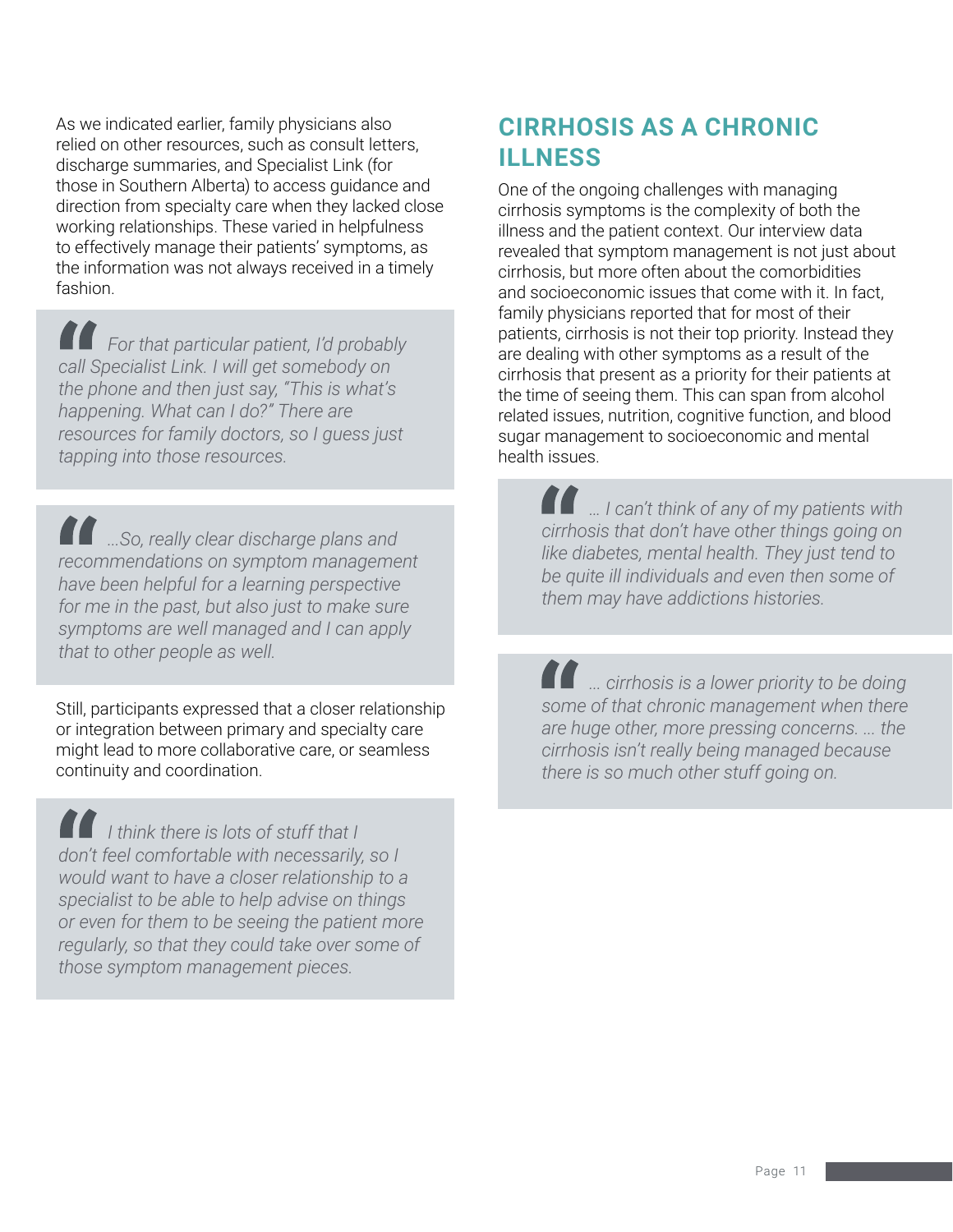In addition, most physicians are dealing with these complex, interlinking issues with very little support or team resources, structures, programs or processes. The participants noted that there are many programs for other chronic illnesses, but very little for cirrhosis. They questioned why cirrhosis is not being managed as the chronic illness that it is.

*… Like with many of the other chronic diseases so much of it has been shifted to primary care using interdisciplinary teams. Diabetes, we have diabetes nurse educators, we don't have to send them to the diabetes specialty clinic. Hypertension is the same way. I feel like cirrhosis can be housed within primary care for the vast majority of patients.*

*… the Nephrology and Chronic Kidney Disease team... They are really good at thinking about all of these other sides of things - diet, and all of this, and they have some nurse managers that help answer a lot of those questions. I guess I felt that here [cirrhosis case] I really didn't get any information from anybody like that or a team.* 

### **PALLIATIVE PRINCIPLES – NOT AN INTEGRATED COMPONENT OF CIRRHOSIS CARE**

Family physicians clearly acknowledged that having conversations with patients around goals of care and advanced care planning fell within their roles or responsibilities. However, it was apparent that there was no standard plan for explaining the trajectory of cirrhosis or the need to address advanced care planning throughout the continuum of care. They also described different approaches in their timing and reasoning for not having conversations.

For instance, there were a couple of participants who explained that discussing death, or what could take place as the illness progressed, would not go well with their patients. They felt that either their patients were not prepared for these honest conversations, or that they already had so many other health issues to worry about, this was not a priority. They felt it was more important to focus on symptoms at hand, fitting with the reactive, case by case mental models we identified earlier.

*... [patient] not in the place to have that conversation right now, because there are so many other physical things going on. I think currently just to sort of get on top of those physical symptoms. Get her feeling a bit better, then maybe circle back to some of those types of things.*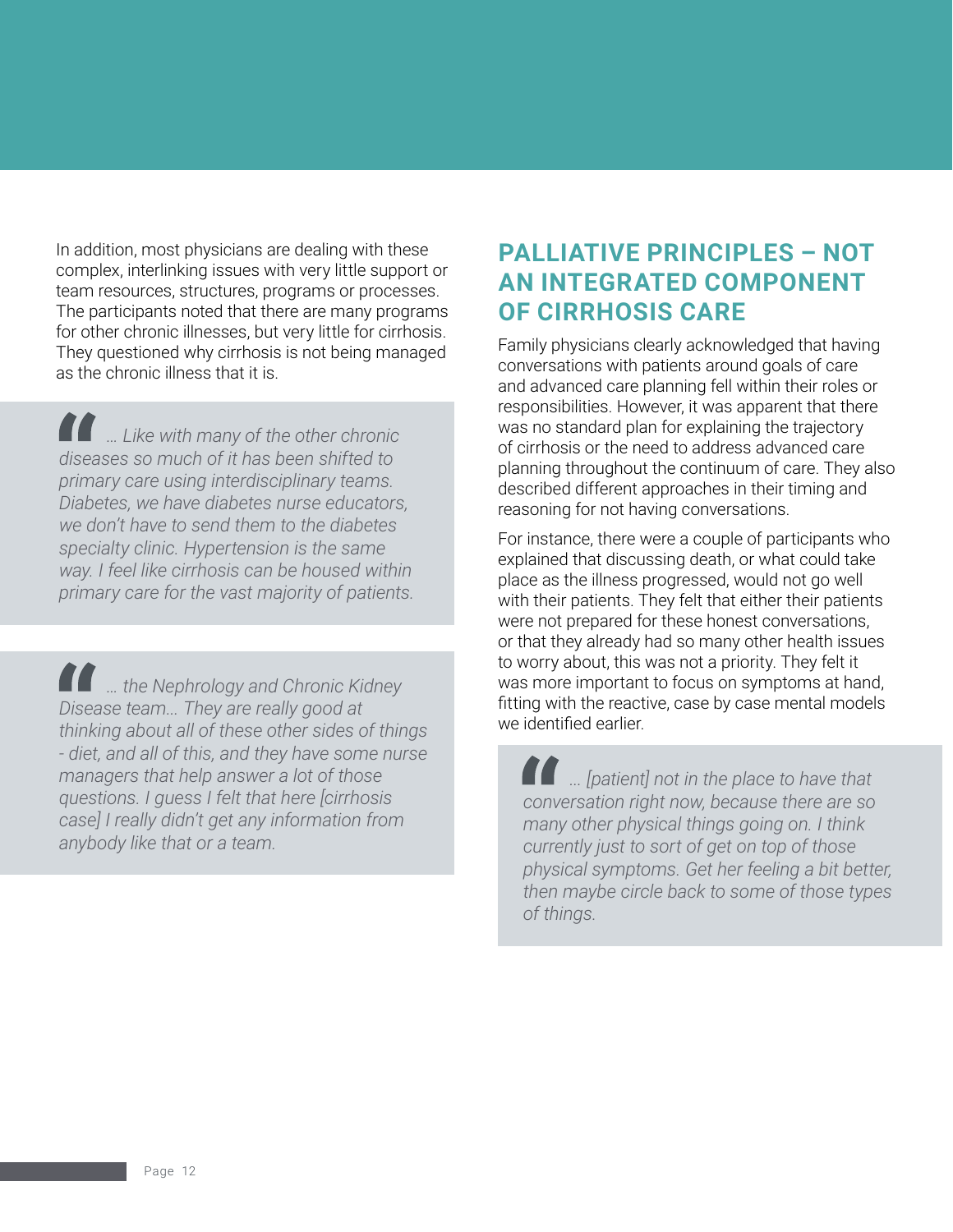On the other hand, there were participants who seemed reluctant to have these conversations with patients who were healthy or doing well. While they indicated that they believed conversations about goals of care or the progressive nature of cirrhosis were important no matter the stage, they also reported waiting until the patient's health deteriorated before broaching the topic.

*We really need to always have that goal of care conversations with our patients anyway, even if they are healthy, even if at this stage. But sometimes it just ... that conversation when you see that their health is getting worse.*

*A number of times we have sort of addressed that, you know, this is progressive and...the liver is failing, so at some point in the future it is not going to be able to continue to do what we need it to do. We've talked somewhat about some of the complications that can happen. ...We have not talked about, just because he's feeling reasonably well, we haven't talked about the details of what can happen at the end...*

Whether they waited until patients felt better, or waited until their health got worse, family physicians did acknowledge they felt it was their responsibility to discuss end of life and advanced care planning. They did suggest that getting added information or support from outside sources (e.g., Liver clinic) would assist them in having these conversations, and may assist in providing information directly to patients as well.

*I would feel that the goal of care discussion would be my responsibility as the family doctor because I am also getting the information from the Liver Clinic. If they say that the cirrhosis is so advanced that they are not able to do anything, then yes, I will have that conversation with him. I feel that, you know, you've already had the emotional investment with your patient. You already have that relationship with your patient and so your patient trusts you, that you are going to talk to them on their own terms and you know how they will take it.* 

*I would think that there could be an educator or programs that could be set up as part of the Primary Care Network to help do this job because you really could teach multiple patients at the same time about this. And living with it, because it is a chronic disease much like hypertension and diabetes except it actually has a higher amount of mortality.*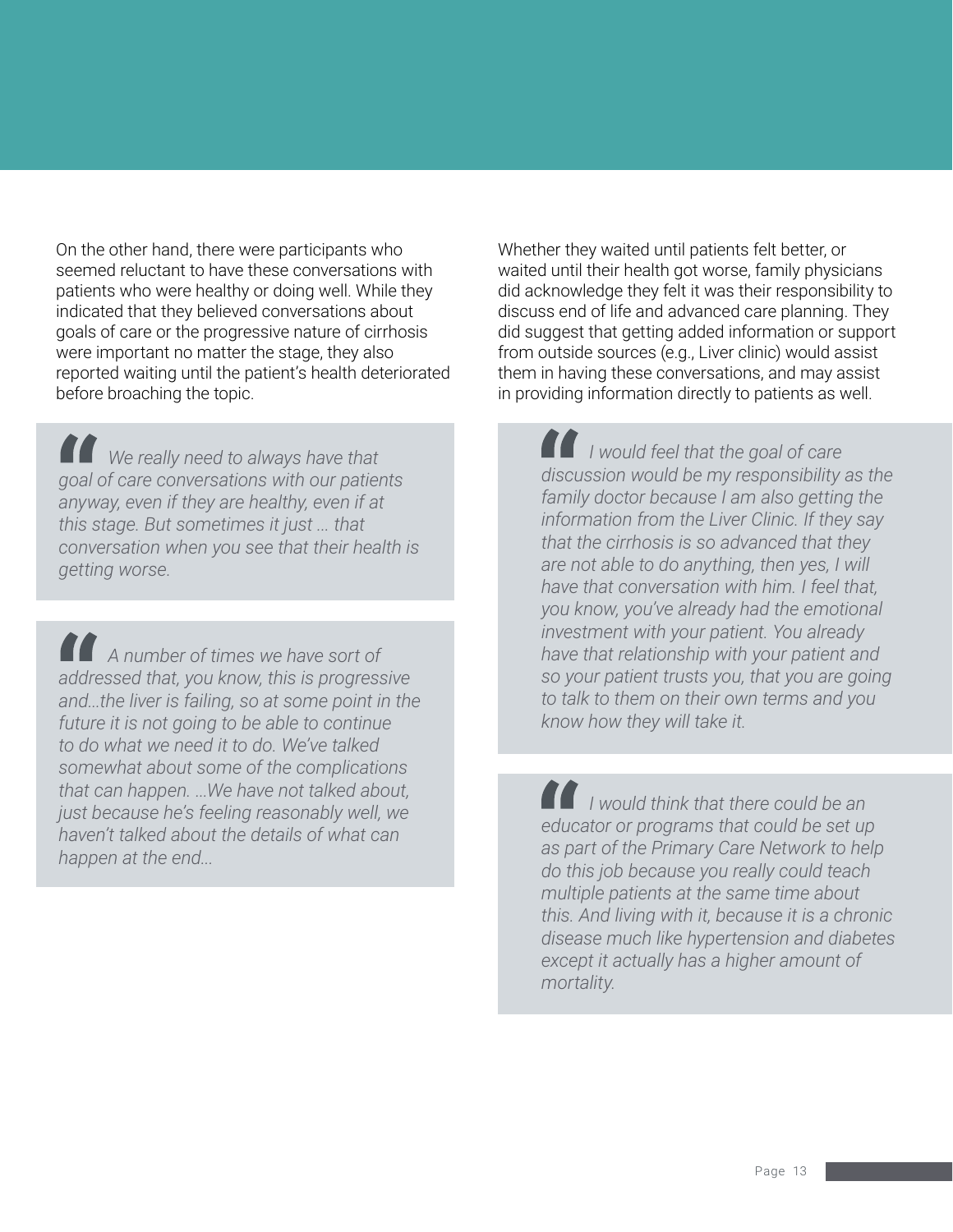## **DISCUSSION**

Family physicians have to deal with what is presented to them: the symptoms that matter to the patient at the time. They lack guidance, formal structure, and knowledge on what should be done and by whom. Therefore, they have developed mental models that are reactive, case by case, patient-centric and depend on relationships with specialists and knowledge they can access when they need it.

A crucial finding with implications for system design is that our participants pointed out that as family physicians they should not be expected to be experts in cirrhosis care. While they expressed that cirrhosis

symptom management could take place in primary care, with specialty guidance and timely information, they expected that this guidance and any tools developed would continue to be accessible and relied upon. They expected they would need to rebuild their knowledge, potentially applying pieces to their patient's next visit, and not be expected to keep expertise at the forefront of their mind and practice.

In addition, the ambiguity and complexity that exists around provider roles within cirrhosis symptom management, the illness itself, and the socio-economic situation of patients drives a heavy reliance on the macrocognitive skill of managing the unknown and unexpected. While this is a component of some physicians' mental models, it really needs to be understood as a necessary element of any intervention created to assist with cirrhosis care in general. Otherwise, we will continue to see the cognitive effort applied by physicians who must create workarounds in dealing with the unexpected nature of cirrhosis management and a system that does not provide the supports required.

When asked what types of resources they would want to use to assist with managing cirrhosis, our participants indicated they needed timely information, such as the ability to call a specialist to ask questions. If a relationship with a specialist did not exist, they would use a service such as Specialist Link (if available), and beyond that, when given a choice between access to a monthly meeting with specialists or a website, the participants clearly stated they would prefer the website because they could access the information when they wanted it. Participants clearly needed knowledge on demand. Previous studies have reported these same sentiments among physicians,<sup>15-17</sup> again linking the lack of expertise, comfort, or confidence to the infrequency of seeing patients with cirrhosis.<sup>15, 17</sup>

Our findings also echoed previous research in terms of how family physicians approach advanced care planning.16,18-19 While our participants recognized the importance of having honest conversations about end-of-life care, or throughout the continuum of care, the majority also admitted to not knowing when to have these discussions. Some were hesitant to have conversations when patients were either feeling too sick and needed to focus on their physical health, or when they felt the patient wasn't mentally or emotionally ready to have the conversation. On the other hand, some physicians felt it was not appropriate to have the conversation when patients were feeling well physically, and instead waited for patients to be more advanced in their terminal stages. While our participants indicated some ambiguity around the role specialty care plays in discussing supportive and end of life care with patients, they clearly felt that the responsibility to start and engage in these conversations lay with primary care.

The family physicians we interviewed desired training and further education to support patients throughout the continuum of cirrhosis care and symptom management. They suggested that having training or tools could assist in working advanced care and end of life care conversations into their work-flow. They also suggested looking to other chronic illnesses, to find examples of tools and programs that would assist their approach to cirrhosis symptom management within primary care.

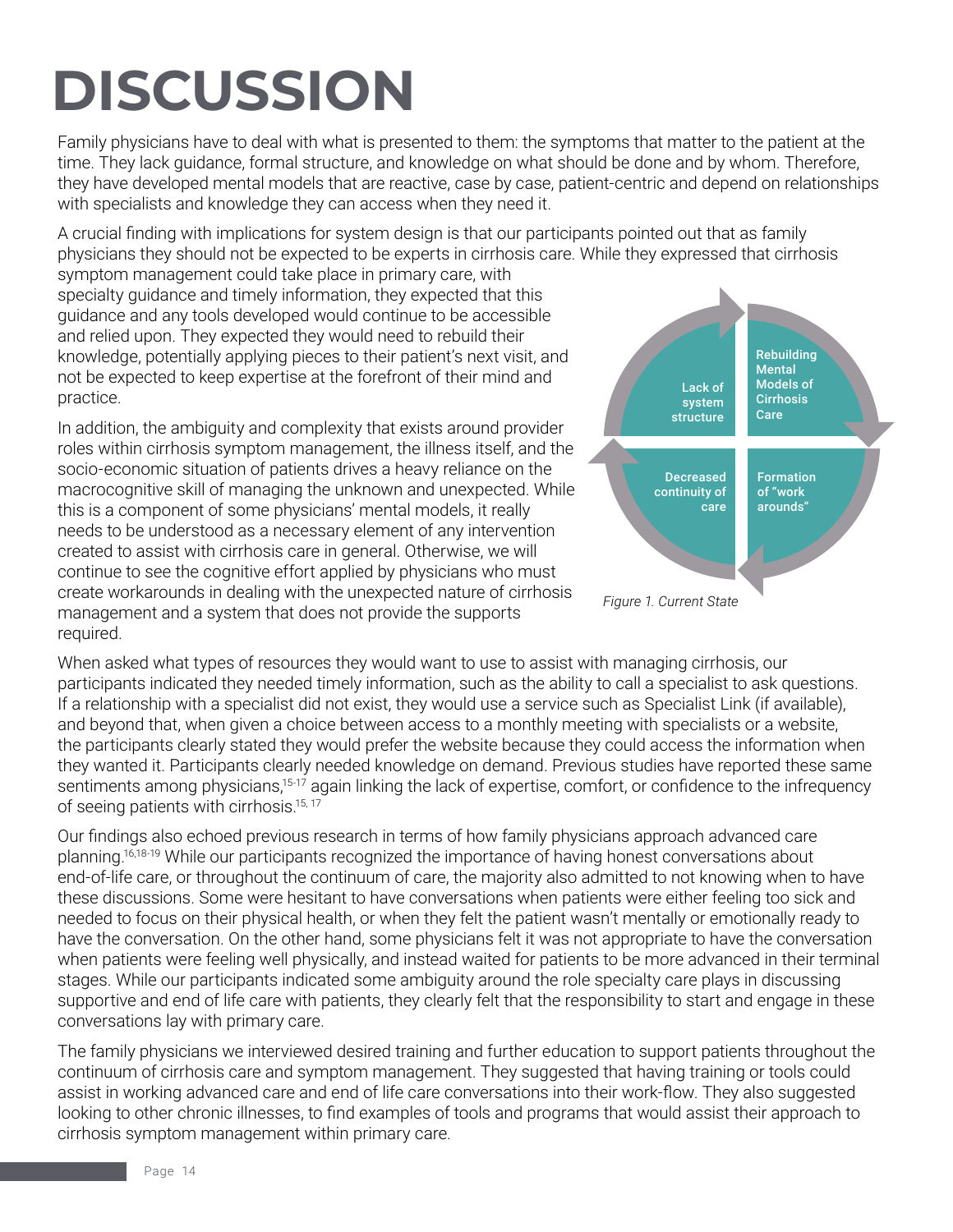## **CONCLUSION**

Eliciting and exploring family physicians' mental models of cirrhosis symptom management validated many of our findings from our earlier study<sup>5,6</sup> and made clear that until there are formal processes and structures in place, as there are for other chronic illnesses, family physicians will continue to manage symptoms on a reactive, case by case basis. Those that are successfully planning and managing cirrhosis symptoms and care, understand the holistic view of the patient, expect the unexpected, have co-located teams or close relationships with specialty care. Programs and approaches that are applied to other chronic illnesses such as diabetes, heart failure, and kidney disease could be created for cirrhosis and would assist family physicians to manage cirrhosis within the primary care context. Finally, while palliative care has been designated as an integrated component of the continuum of care,<sup>20</sup> this cannot take place unless there are structured tools and supports that will support and direct family physicians to have these honest conversations with patients, family, and caregivers at the time of diagnosis, and throughout the trajectory of the illness.



## **RECOMMENDATIONS**

#### **1. Work with existing mental models; have formal supports for key elements like:**

- a. Rebuilding mental models (see previous Scaling Up Cirrhosis report: [https://primarycareresearch.ca/cirrhosis\\_](https://primarycareresearch.ca/cirrhosis_full.pdf) [full.pdf\)](https://primarycareresearch.ca/cirrhosis_full.pdf)
- b. Planning for the unexpected (see previous Scaling Up Cirrhosis report: [https://primarycareresearch.ca/cirrhosis\\_](https://primarycareresearch.ca/cirrhosis_full.pdf) [full.pdf\)](https://primarycareresearch.ca/cirrhosis_full.pdf)
- c. Considering patient context
- **2. Recognise the need for knowledge on demand and develop, maintain and utilise tools that work with this approach:**
	- a. Specialist Link
	- b. Cirrhosis Care Website [\(www.cirrhosiscare.ca](http://www.cirrhosiscare.ca))
- **3. Define clear roles and responsibilities for all providers involved in patient's care: who is responsible for what care and when**
- **4. Create a formal structure of programs and tools for cirrhosis care, similar to those that are applied to other chronic illnesses, that would assist family physicians to manage cirrhosis within the primary care context. These programs and tools would:** 
	- a. Span trajectory of care
	- b. Clearly define roles and responsibilities
	- c. Provide access to necessary information at the right time, including when and how to have honest conversations with patients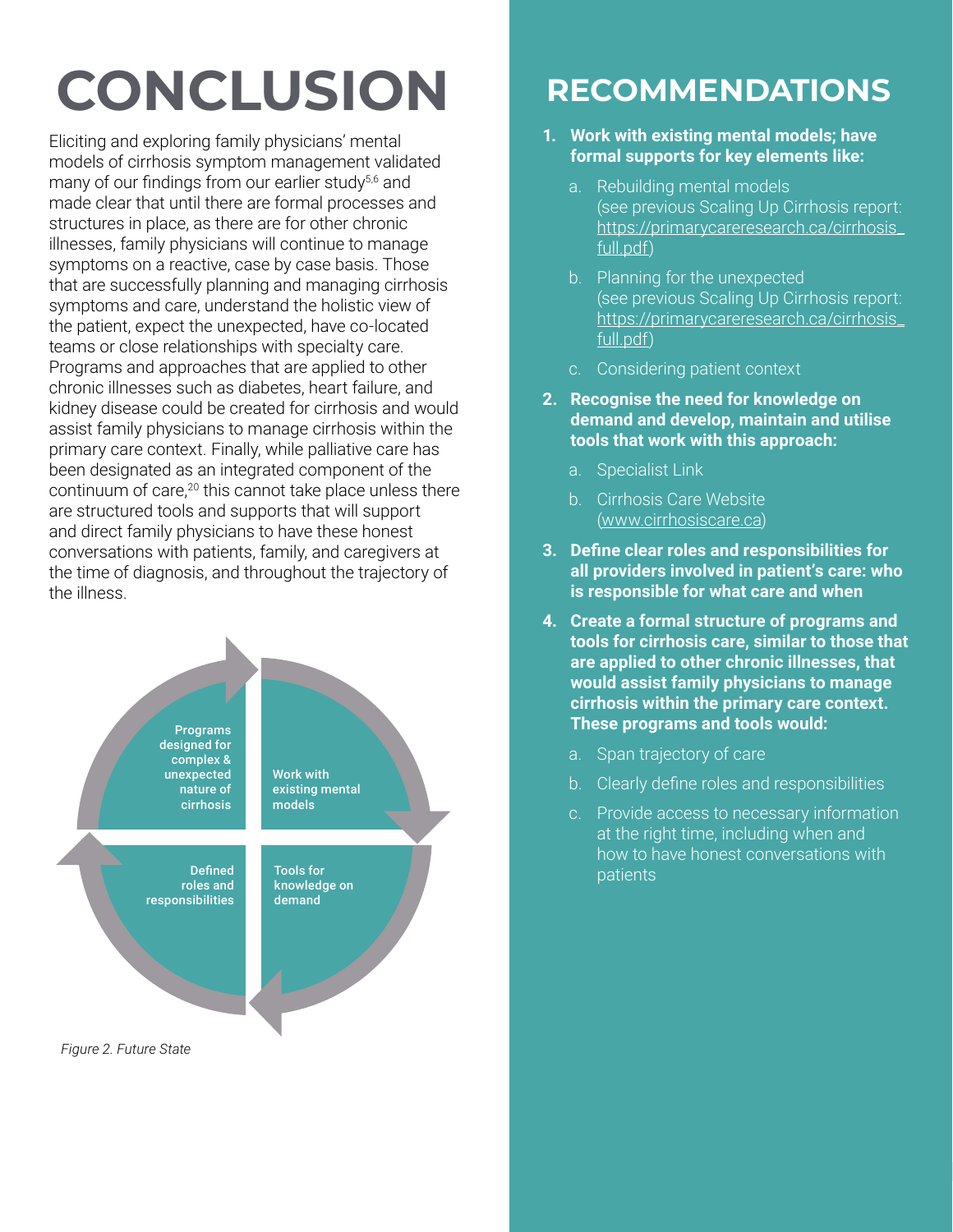# **TABLES**

#### *Table 1: Participant Demographics*

| <b>Gender</b>                     |                |
|-----------------------------------|----------------|
| Woman                             | $\overline{4}$ |
| Man                               | $\overline{2}$ |
| Age                               |                |
| 30-39 years old                   | 3              |
| 40-49 years old                   | 1              |
| 50-59 years old                   | 1              |
| 60-69 years old                   | 1              |
| <b>Place of Medical Education</b> |                |
| In Canada                         | 5              |
| Outside of Canada                 | 1              |
| <b>Years Practicing</b>           |                |
| Under 10 years                    | $\overline{2}$ |
| $10 - 19$                         | $\overline{2}$ |
| 20-29                             | 1              |
| 30-39                             | 1              |
| <b>Geographic Location</b>        |                |
| Southern AB Urban                 | 4              |
| Northern AB Urban                 | $\overline{2}$ |

#### *Table 2: Macrocognition Framework*

| <b>Function</b>                                                  | <b>Description</b>                                                                                                                                                  |
|------------------------------------------------------------------|---------------------------------------------------------------------------------------------------------------------------------------------------------------------|
| Sensemaking and learning (SL)                                    | Deliberate attempt to find coherent situational understanding<br>٠                                                                                                  |
|                                                                  | Modifying a mental model or generating a new one<br>٠                                                                                                               |
|                                                                  | Includes sense giving (presenting an understanding to others to adopt)                                                                                              |
| Decision making (DM)                                             | Decisions in, or about, patient care and administrative processes<br>$\bullet$                                                                                      |
| Planning and re-planning (PL)                                    | Shaping or reshaping patient care or administrative processes                                                                                                       |
| Monitoring and problem detection (MD)                            | Tracking the progress or outcomes of patient care or administrative processes<br>٠                                                                                  |
|                                                                  | Planned, ad hoc ("noticing"), formal (data collection), or informal<br>٠                                                                                            |
| Managing the unknown, unclear,<br>unexpected, and irregular (MU) | Planned or anticipatory (contingencies, fallbacks)<br>٠                                                                                                             |
|                                                                  | Evaluating/estimating risks<br>Unplanned, "scrambling"                                                                                                              |
| Coordinating (CO)                                                | Any activity that helps synchronize 2 or more individuals in a patient care or<br>٠<br>administrative process, especially transmit-ting information or expectations |
|                                                                  | Maintenance of "common ground," shared expectations/ understanding/mental<br>$\bullet$<br>models of processes                                                       |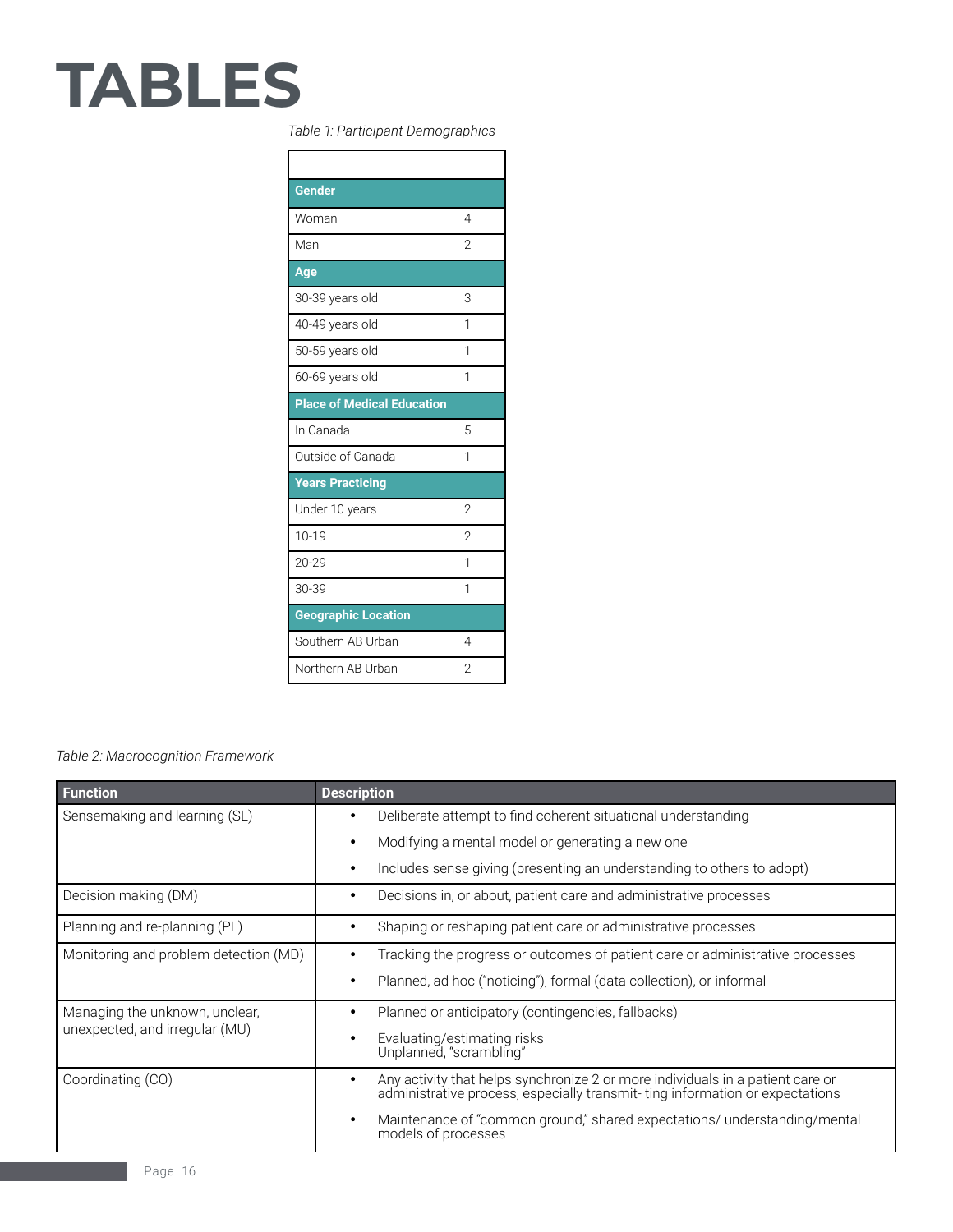## **REFERENCES**

- 1. Asrani SK, Larson JJ, Yawn B, Therneau TM, Kim WR. Underestimation of liver-related mortality in the United States. Gastroenterology. 2013;145(2):375-82.e1-2.
- 2. Nguyen NH, Khera R, Ohno-Machado L, Sandborn WJ, Singh S. Annual Burden and Costs of Hospitalization for High-Need, High-Cost Patients With Chronic Gastrointestinal and Liver Diseases. Clin Gastroenterol Hepatol. 2018;16(8):1284-92.e30.
- 3. Bajaj JS, Reddy KR, Tandon P, Wong F, Kamath PS, Garcia-Tsao G, et al. The 3-month readmission rate remains unacceptably high in a large North American cohort of patients with cirrhosis. Hepatology. 2016;64(1):200-8.
- 4. Volk ML, Tocco RS, Bazick J, Rakoski MO, Lok AS. Hospital readmissions among patients with decompensated cirrhosis. Am J Gastroenterol. 2012;107(2):247-52.
- 5. Barber T, Toon L, Austin J, Green L. Understanding primary and specialty care mental models of cirrhosis care: a Cognitive Task Analysis sub-study. Edmonton, AB: Univeristy of Alberta (Unpublished Report); 2020
- 6. Barber T, Toon L, Tandon P, Green LA. Eliciting and Understanding Primary Care and Specialist Mental Models of Cirrhosis Care: A Cognitive Task Analysis Study. Canadian Journal of Gastroenterology and Hepatology. 2021;2021
- 7. Crandall B, Klein G, Hoffman R. Working Minds: a Practitioner's Guide to Cognitive Task Analysis. Cambridge, Massachusetts: The MIT Press; 2006.
- 8. Given LM, editor. The SAGE Encyclopedia of Qualitative Methods. Los Angeles, California: Sage Publications; 2008.
- 9. Sampson D, Karagiannidis C, Schenone A, Cardinali F. Knowledge-on-Demand in e-Learning and e-Working Settings. J Educ Technol Soc. 2002;5.
- 10. CII-CPAR:<https://actt.albertadoctors.org/CII-CPAR/Pages/default.aspx>
- 11. Home to Hospital to Home: [https://www.albertahealthservices.ca/assets/info/hp/phc/if-hp-phc-phcin-hthth](https://www.albertahealthservices.ca/assets/info/hp/phc/if-hp-phc-phcin-hthth-guideline.pdf)[guideline.pdf](https://www.albertahealthservices.ca/assets/info/hp/phc/if-hp-phc-phcin-hthth-guideline.pdf)
- 12. One:carepath:<https://sites.ualberta.ca/~kscrg/onecarepath.html>
- 13. ADAPT:<https://sites.ualberta.ca/~kscrg/clinical-initiatives.html#adapt>
- 14. Alberta Surgical Wait-Time Initiative: [http://web.albertadoctors.org/albertadoctorsorg-a2s9c/pages/c8894025a7aeeb11a838000c29ee8689.](http://web.albertadoctors.org/albertadoctorsorg-a2s9c/pages/c8894025a7aeeb11a838000c29ee8689.html?PageId=c8894025a7aeeb11a838000c29ee8689#) [html?PageId=c8894025a7aeeb11a838000c29ee8689#](http://web.albertadoctors.org/albertadoctorsorg-a2s9c/pages/c8894025a7aeeb11a838000c29ee8689.html?PageId=c8894025a7aeeb11a838000c29ee8689#):~:text=What%20is%20ASI%3F,surgeries%20 within%20clinically%20appropriate%20timelines